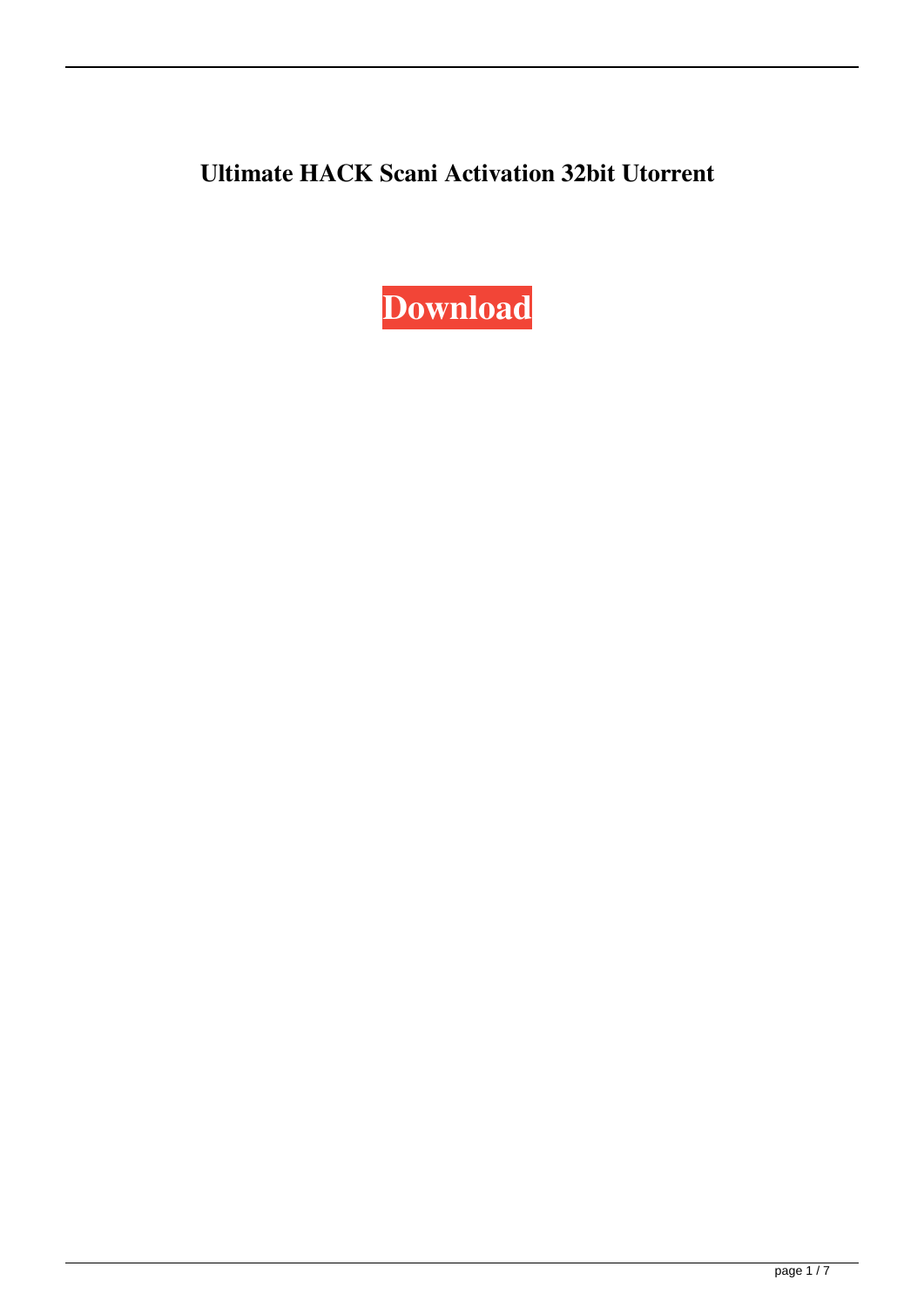KeyG[BRD] by Senzati.rar XendStop Download XendStop 2020 Crack Mac Youtube Downloader 2.7.5 Build 1 Crack Vista Downloader 2.7.5 Build 1 Crack Vista Downloader 2.7.5 Build 1 Crack Vista Downloader 2.7.5 Build 1 Crack Youtube Downloader 2.7.5 Build 1 Crack Youtube Downloader 2.7.5 Build 1 Crack Stick N Mov Video Downloader 5.0 Build 2 Crack. Elite IM Plus 1.0.2.200 Crack. Winxeditor 9.0.2 Serial Key. Winxeditor 9.0.2 Crack. Winxeditor 9.0.2 Serial Key. AntiDDoS 1.7.9.2 Crack. Antispam 3.3.4 Crack. AVAST Free Antivirus 1.5.0.211 Key. AVAST Free Antivirus 1.5.0.211 Key. AVAST Free Antivirus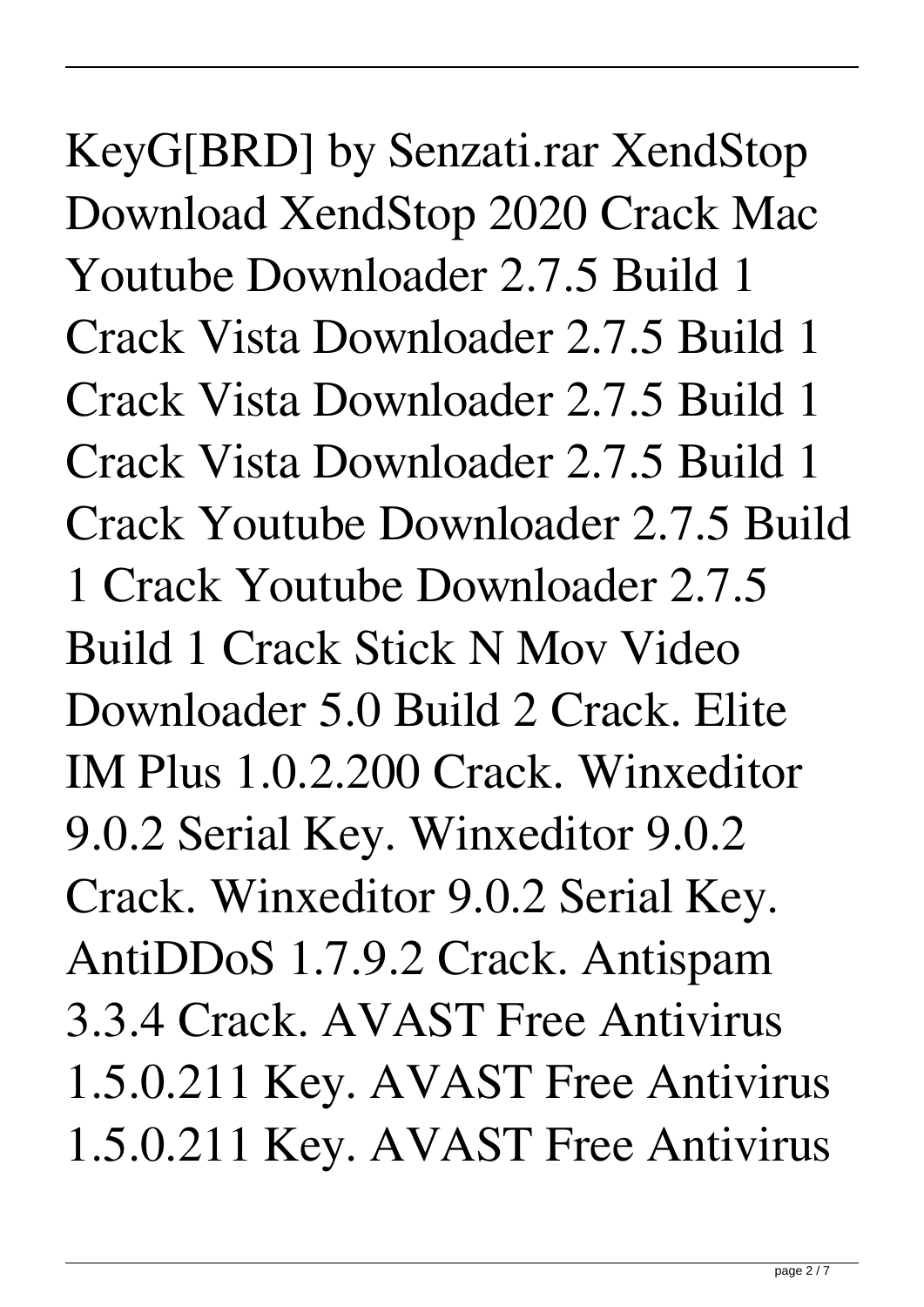## 1.5.0.211 Key. Chromecast 2.0.36.9191 Full Key. CleanMyMac 6.2.6 Crack. CleanMyMac 6.2.6 Crack. CleanMyMac 6.2.6 Crack. CleanMyMac 6.2.6 Crack. CleanMyMac 6.2.6 Crack. CleanMyMac 6.2.6 Crack. CleanMyMac 6.2.6 Crack. CleanMyMac 6.2.6 Crack. CleanMyMac 6.2.6 Crack. CleanMyMac 6.2.6 Crack. CleanMyMac 6.2.6 Crack. CleanMyMac 6.2.6 Crack. CleanMyMac 6.2.6 Crack. CleanMyMac 6.2.6 Crack. CleanMyMac 6.2.6 Crack. CleanMyMac 6.2.6 Crack.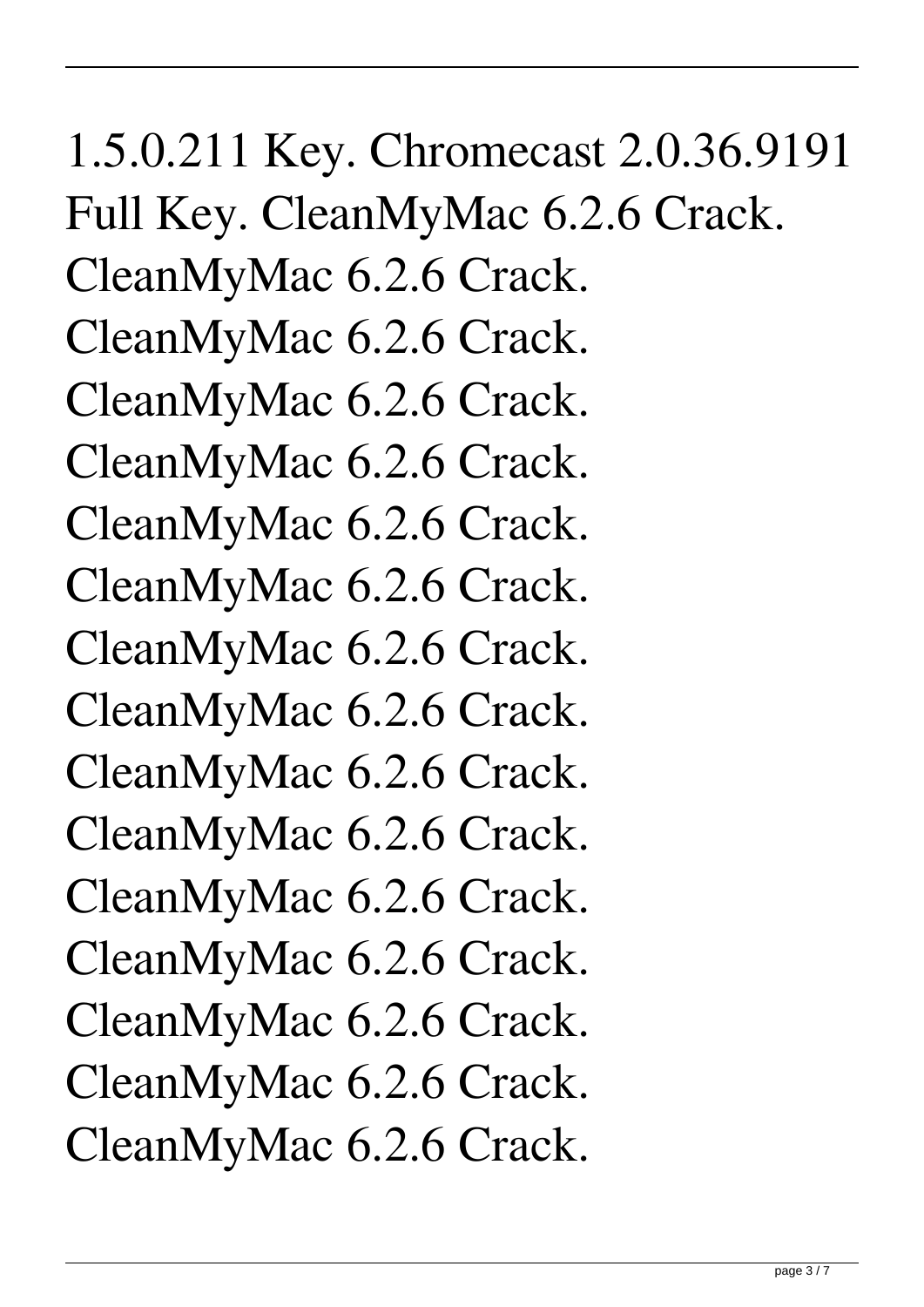CleanMyMac 6.2.6 Crack. CleanMyMac 6.2.6 Crack. CleanMyMac 6.2.6 Crack. CleanMyMac 6.2.6 Crack. CleanMyMac 6.2.6 Crack. CleanMyMac 6.2.6 Crack. CleanMyMac 6.2.6 Crack. CleanMyMac

FREE DOWNLOAD Why to update? Scanito Pro is an efficient and easy-touse scanning software. It has an intuitive interface. You can customize your scanner's appearance. Also, you can enhance the features of the software. MoreQ: Search results don't display when searching for the name of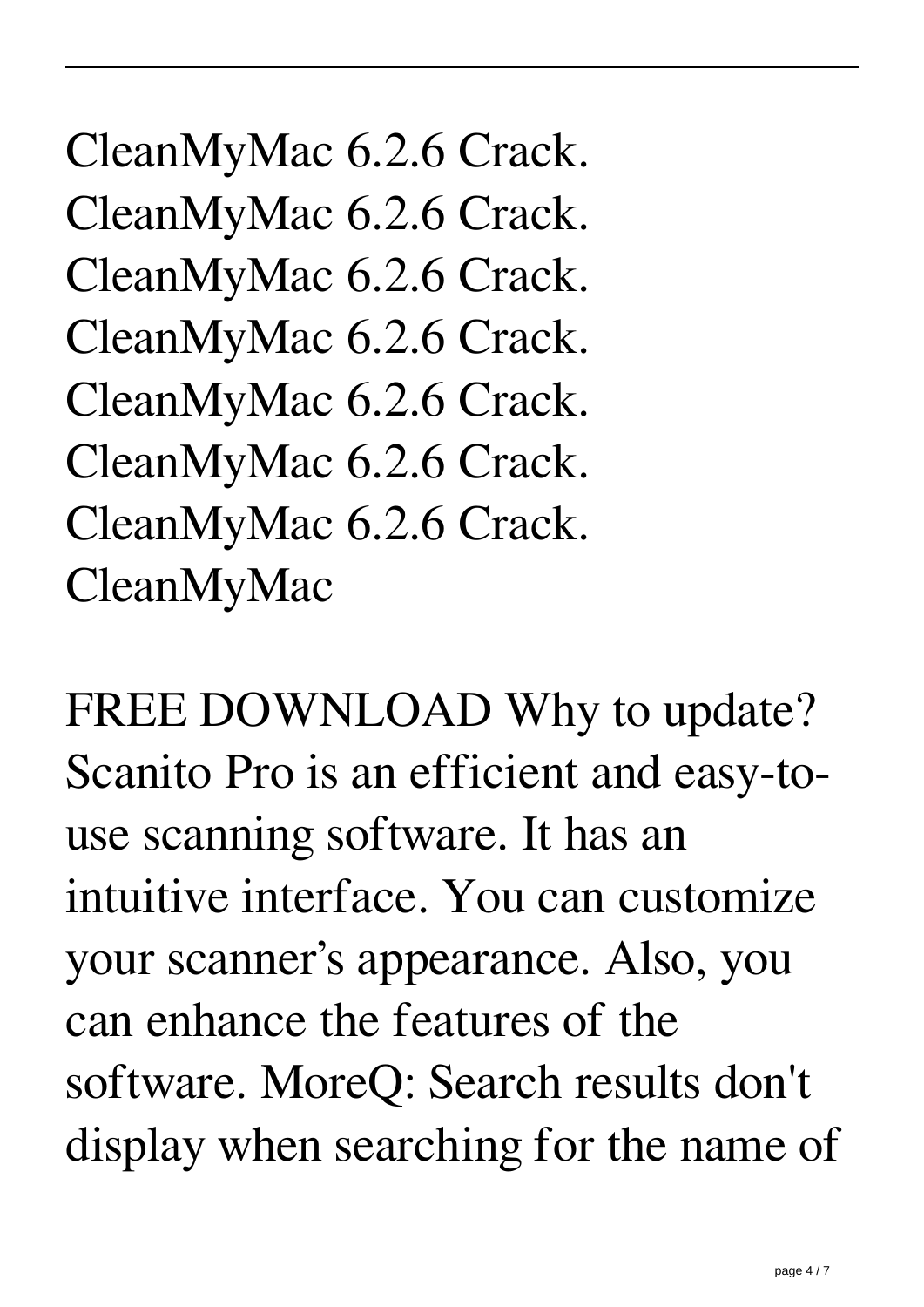a column in a specific table in sql I need to be able to search for a string in a specific column, but whenever I enter the name of the column, no results are displayed. I've tried selecting the column name from another table and was able to search for that, so I know it works. Here's the code: SELECT \* FROM `modifiers` WHERE `Name` LIKE "%Carrier%" A: Try this SELECT \* FROM `modifiers` WHERE `Name` LIKE "%Carrier%" Put it inside the quotes like below SELECT \* FROM `modifiers` WHERE `Name` LIKE "%Carrier%" A: Remove the single quotes around Name and add the wildcard. SELECT \* FROM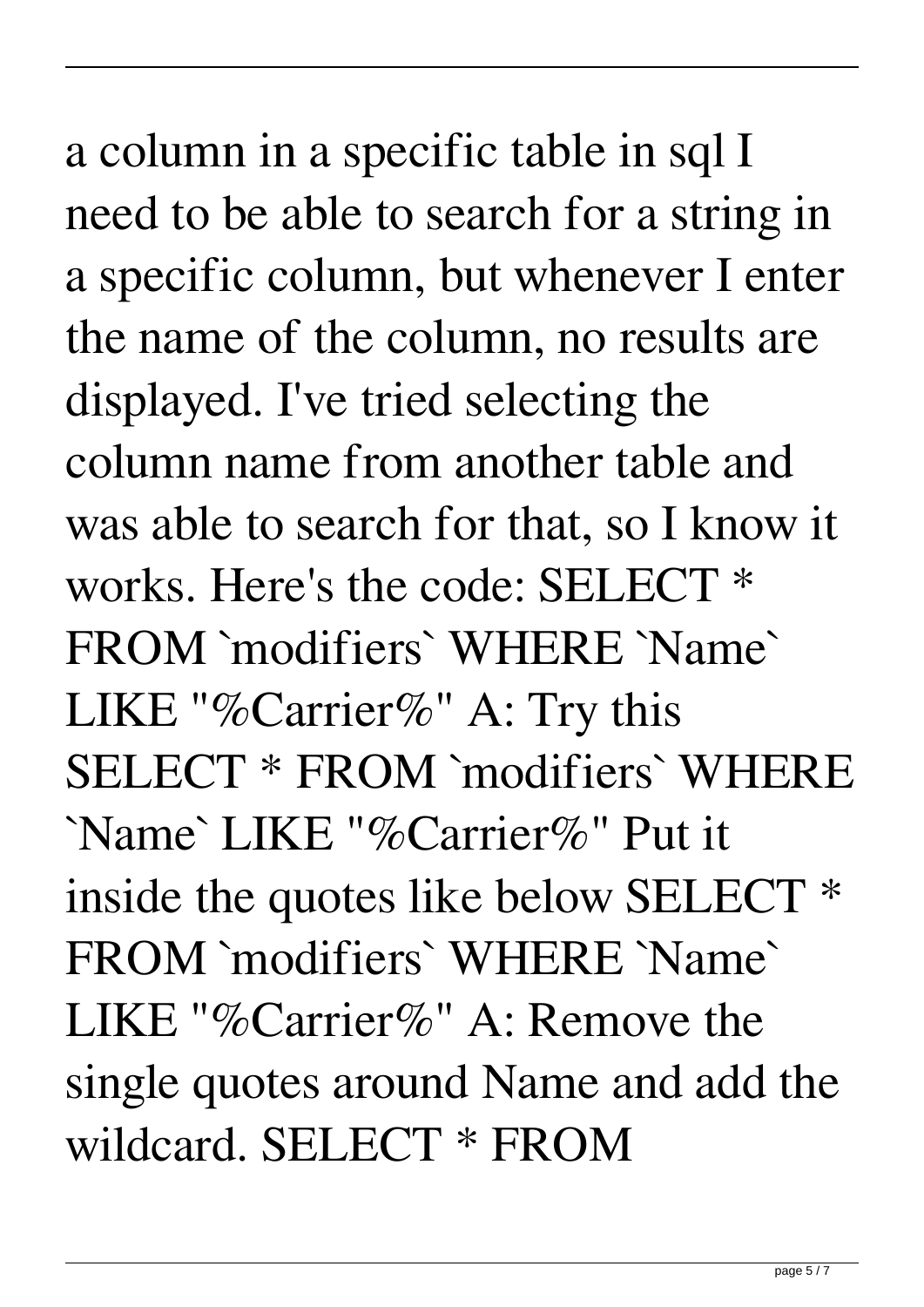`modifiers` WHERE `Name` LIKE "%Carrier%" Q: Unity3D / Mono: Is there any way to check if a DLL is in use? I'm working on a small plugin manager for Unity. In it's version 0.0.0 alpha, I need to check that a certain DLL is installed on the target platform and is not already in use. This is easy enough using the ExtensionManager, but I'd rather not have to include this extra dependency just for this feature. Is there any built in functionality in Unity/Mono that would allow me to determine if a DLL is currently in use? Thanks, -Chris A: You can use the DLL loader in the C# Compiler to check if a dll is loaded. using